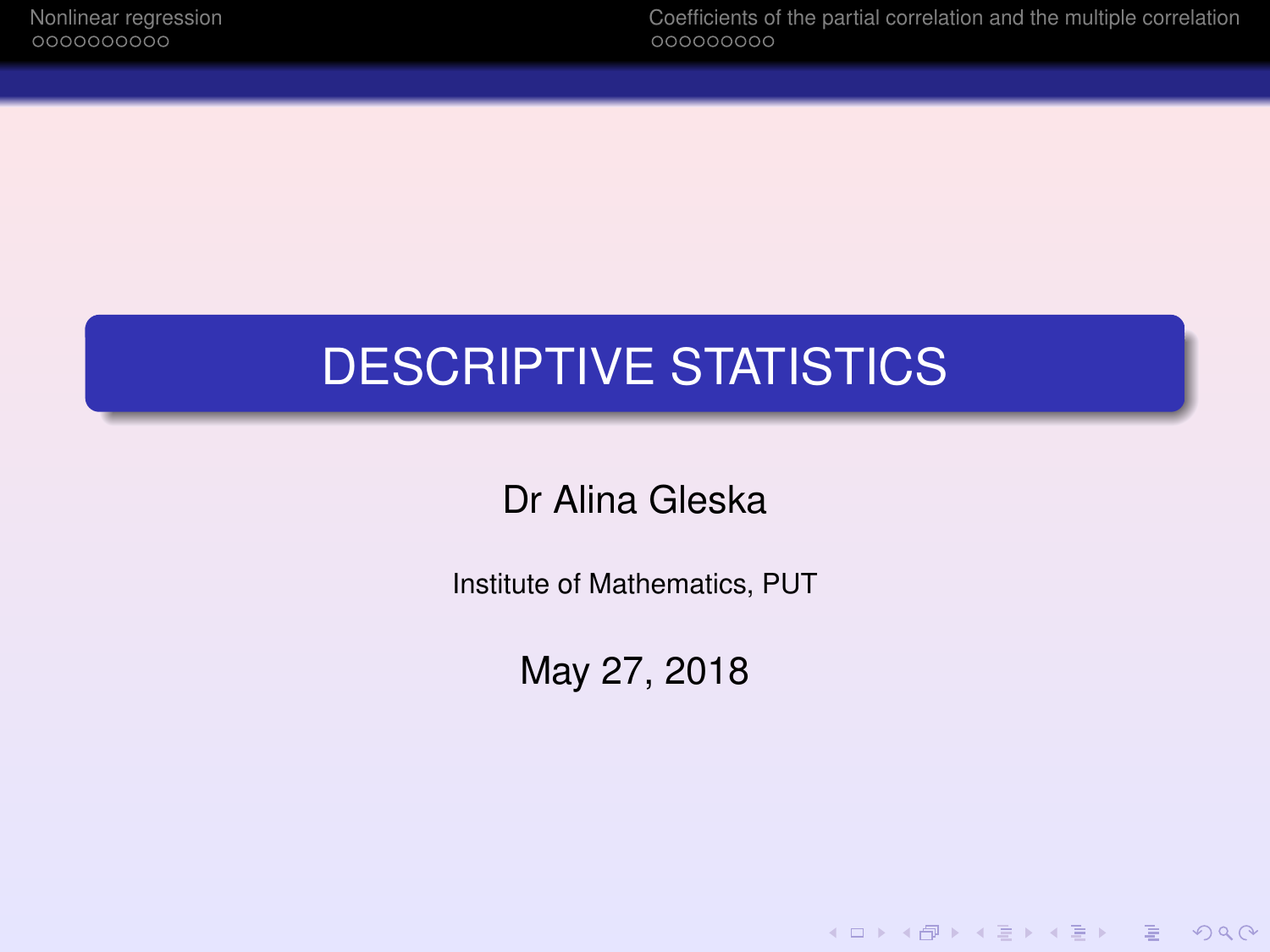

## 2 [Coefficients of the partial correlation and the multiple](#page-13-0) [correlation](#page-13-0)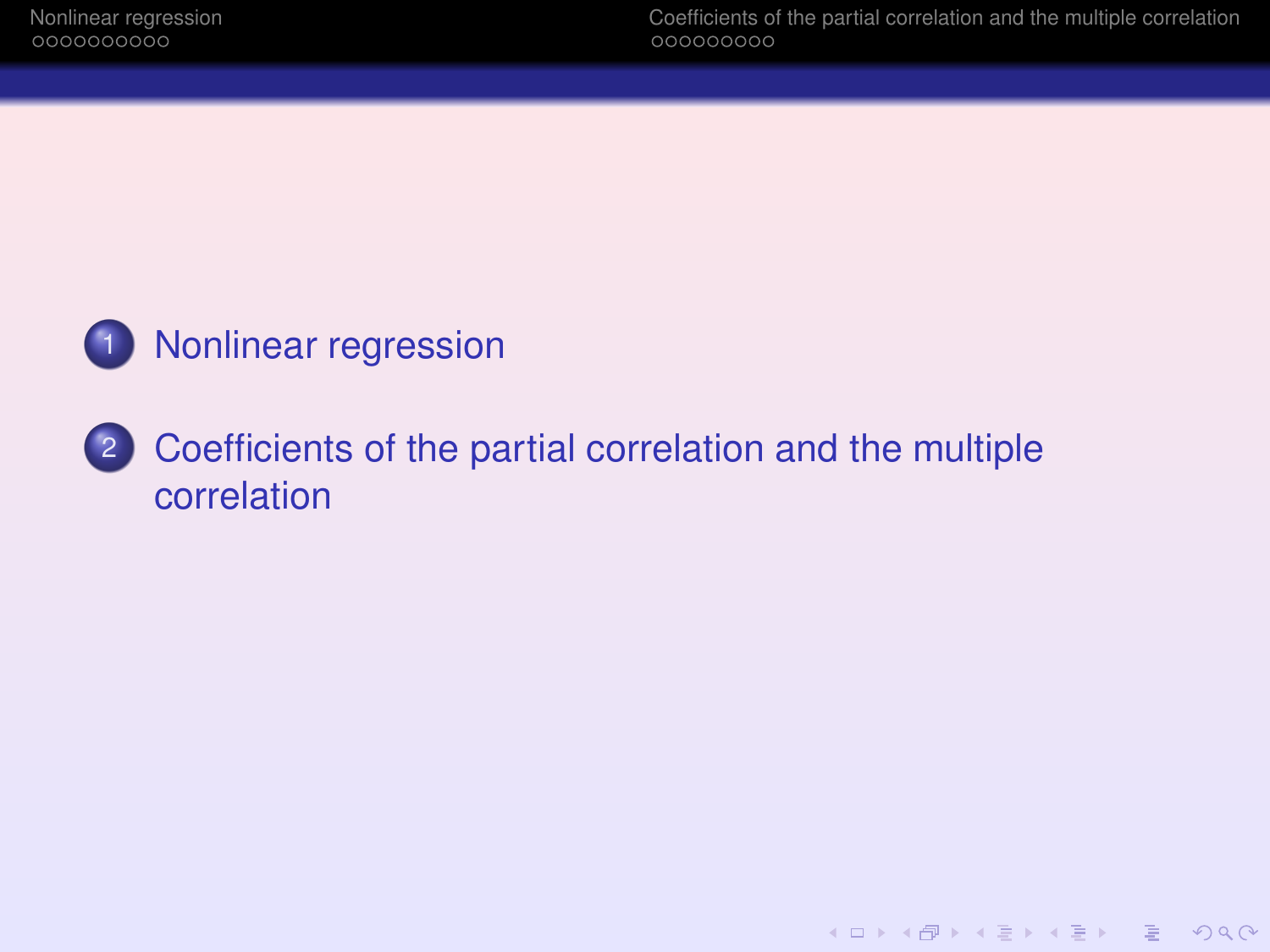[Power model](#page-2-0)

<span id="page-2-0"></span>[Nonlinear regression](#page-2-0) [Coefficients of the partial correlation and the multiple correlation](#page-13-0)

**KOD KAD KED KED E VAN** 

The power model

$$
y = \alpha x^{\beta} e
$$

can be transformed into the linear one by taking logarithms

 $ln(y) = ln(\alpha) + \beta ln(x) + ln\theta$ 

so it can be written as

$$
y^* = \alpha^* + \beta x^* + e^*.
$$

We have obtained a linear regression model for the logarithms of the variable *Y* with respect to the logarithms of the variable *X*.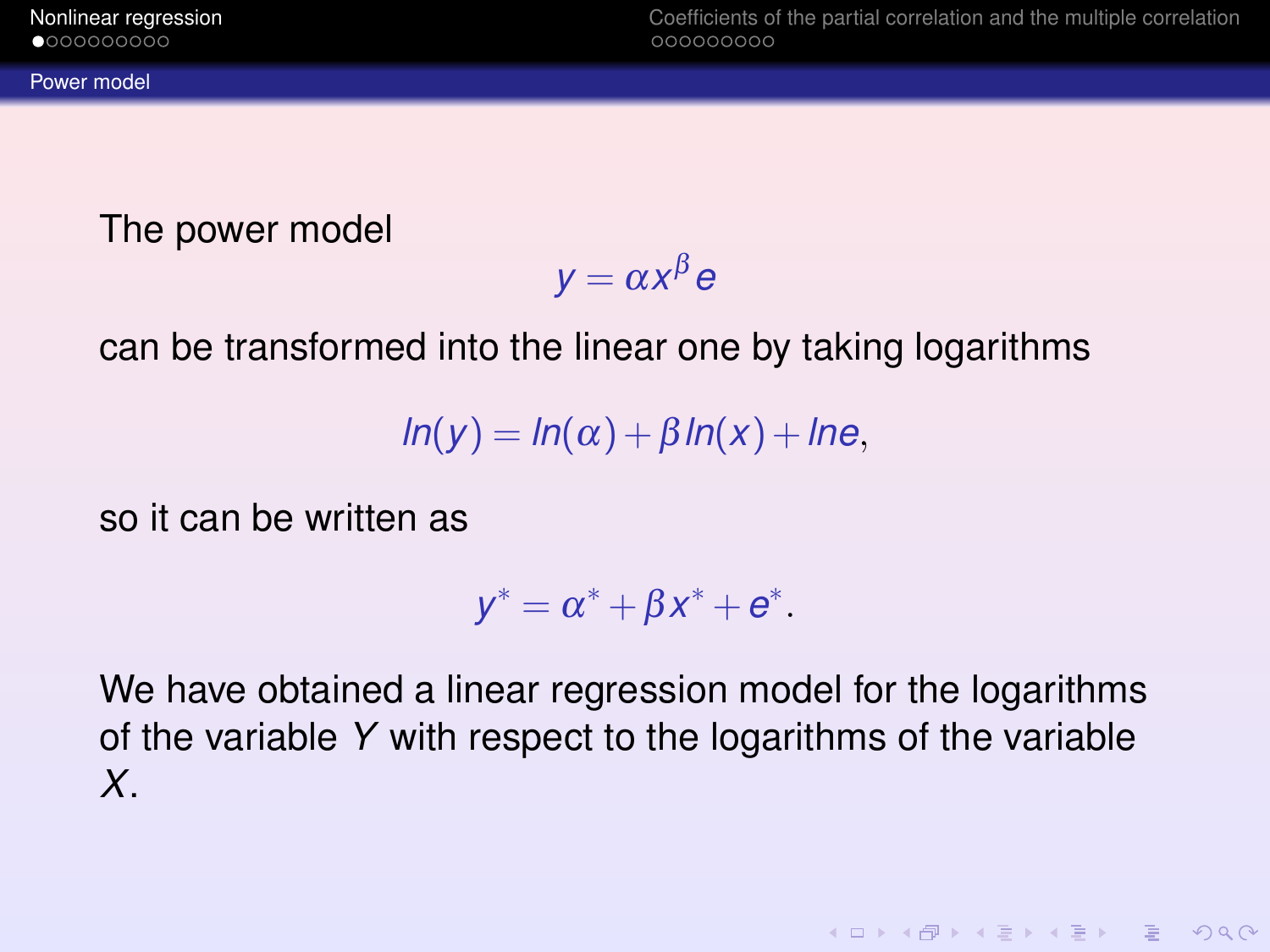After using the least squares method we obtain the estimates of the parameters  $\alpha^*$  and  $\beta$ :

 $\alpha = \exp(\alpha^*), \ \ \beta = \beta^*.$ 

The parameter  $\alpha$  defines the theoretical level of the variable Y for the unit value of *X*, and the parameter  $\beta$  defines the percentage change of the variable *Y* when the variable *X* changes by 1%.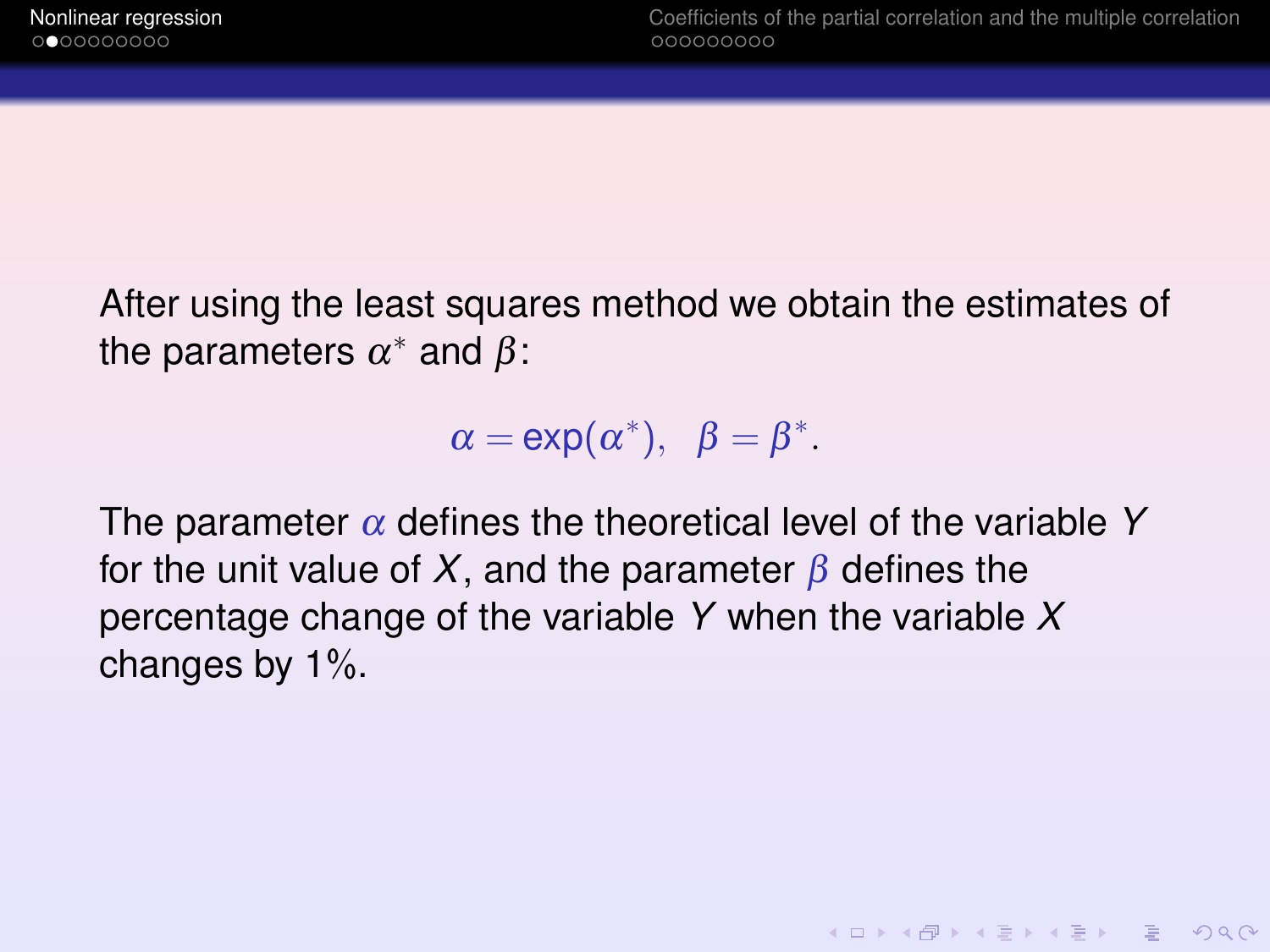<span id="page-4-0"></span>The exponential model

 $y = \alpha \beta^x e$ 

can be transformed into the linear one by taking logarithms

 $ln(y) = ln(\alpha) + \frac{xln(\beta) + ln\epsilon}{\beta}$ 

so it can be written as

$$
y^* = \alpha^* + \beta^* x + e^*.
$$

We have obtained a linear regression model for the logarithms of the variable *Y* with respect to the value of the variable *X*.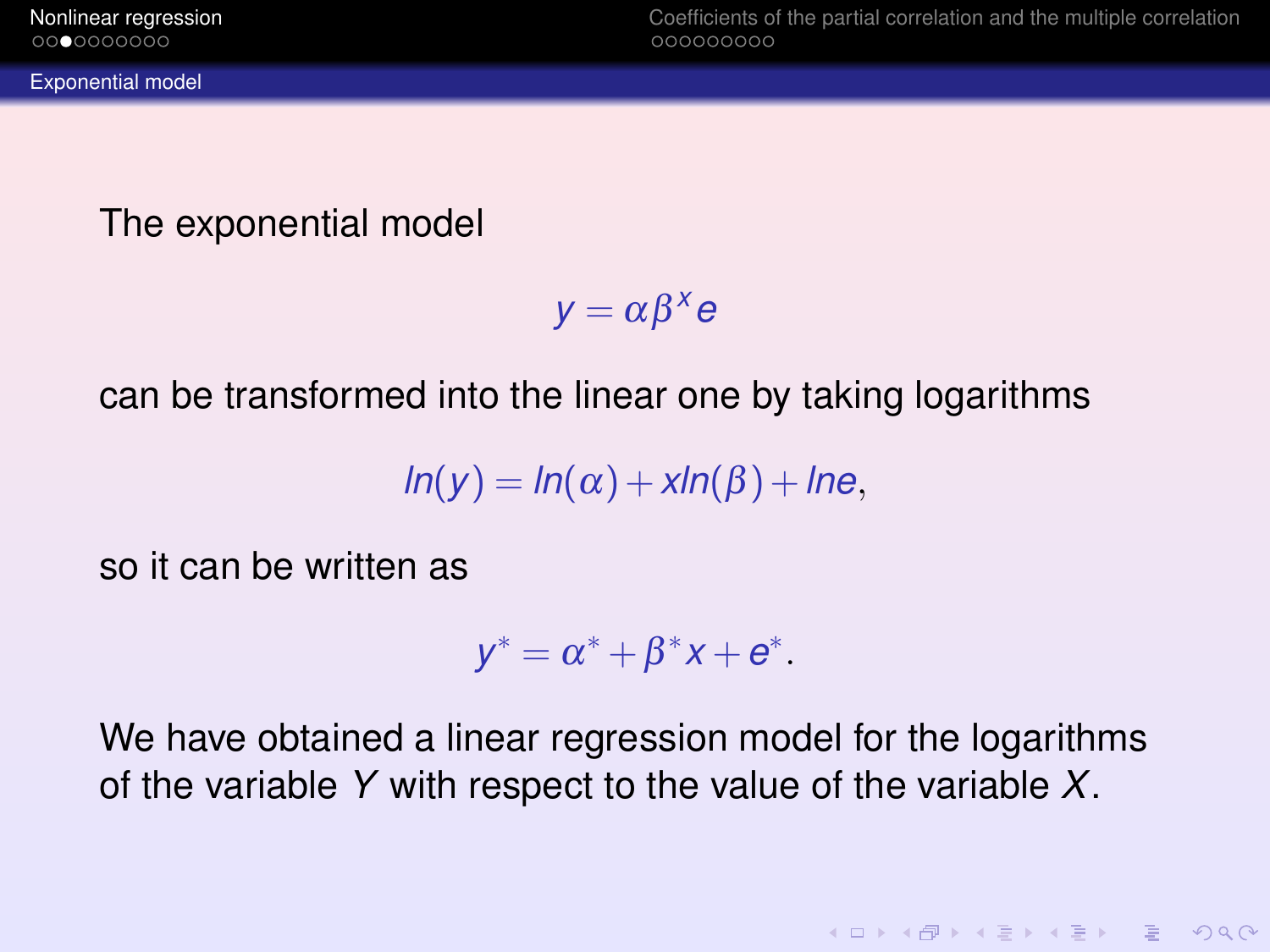After using the least squares method we obtain the estimates of the parameters  $\alpha^*$  i  $\beta^*$ :

$$
\alpha = \exp(\alpha^*), \ \beta = \exp(\beta^*).
$$

The parameter  $\alpha$  defines the theoretical level of the variable Y in the period just before the first tested period (e.g. for  $X = 0$ ), and  $\beta$  can be used for the definition of the medium-period tempo of change of the variable *Y*:  $r_q = (\beta - 1) \cdot 100\%$ . The quantity *r<sup>g</sup>* is the constant rate of change and defines the relative increase of the variable *Y* according to constant time unit.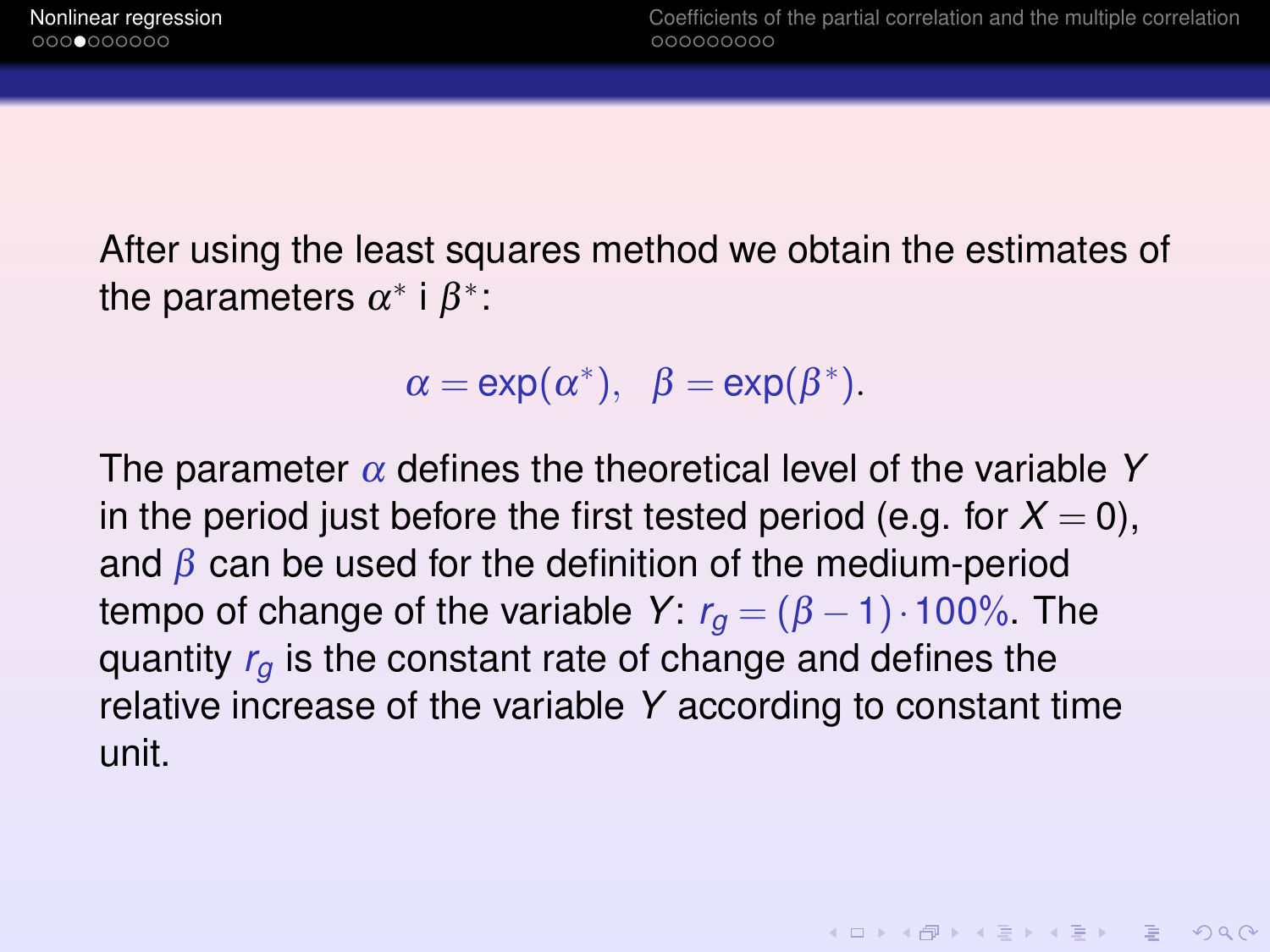<span id="page-6-0"></span>

[Pearson's correlation indices](#page-6-0)



[Nonlinear regression](#page-2-0) [Coefficients of the partial correlation and the multiple correlation](#page-13-0)

KID KARA KE KAEK LE YO QO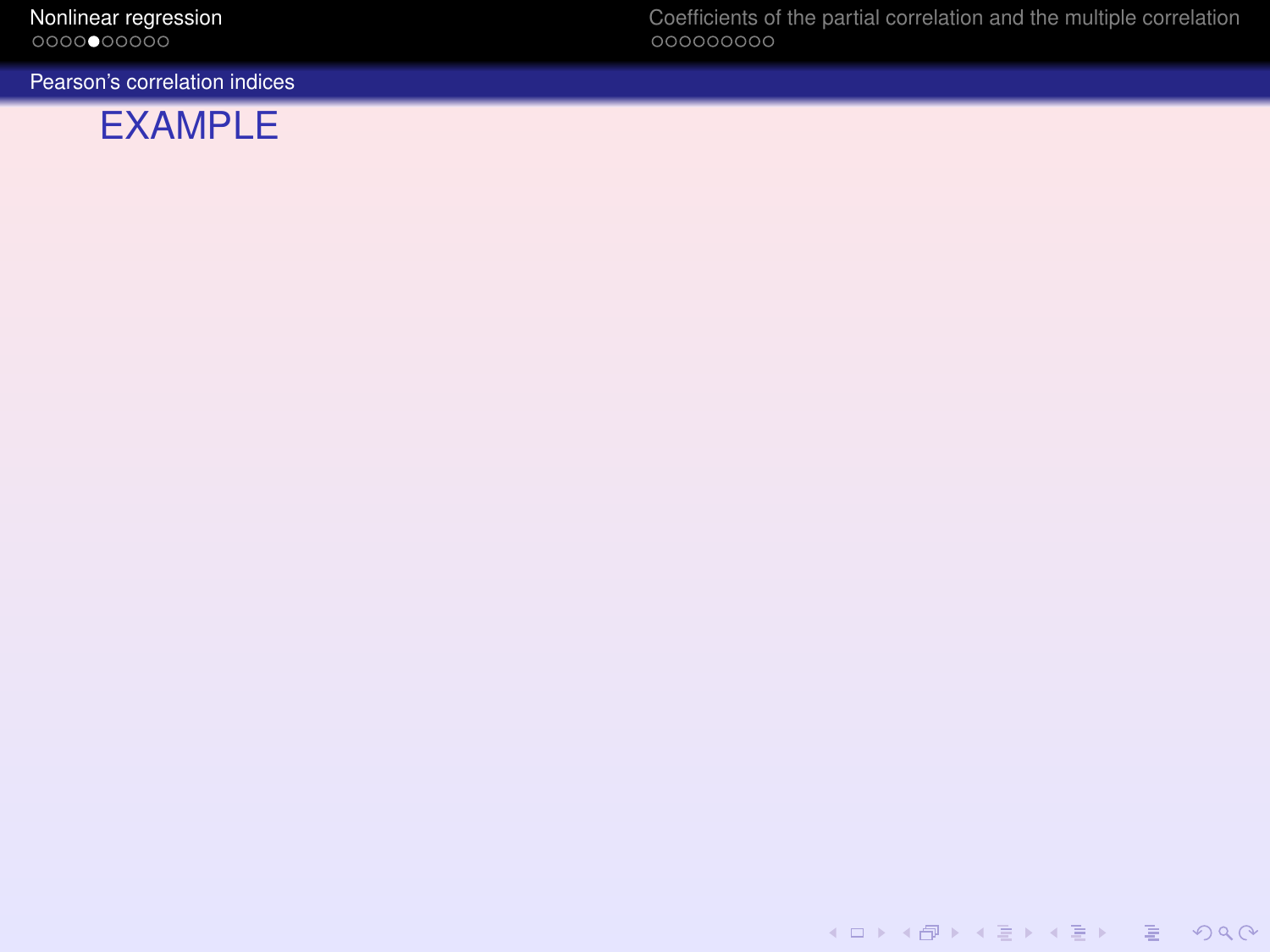<span id="page-7-0"></span>The Pearson's correlation indices are used to measure the strength of the quantity variables, regardless of the shape of the relationship between them.

How to find the Pearson's correlation indices:

- **o** group the values of the variables X and Y in the table with dimensions  $r \times k$  ( $r$  - the number of rows,  $k$  - the number of columns),
- calculate the total variance of the variable *X* and/or the total variance of the variable *Y* using formulas:

$$
S^{2}(X) = \frac{1}{n} \sum_{i=1}^{r} (x_{i}^{0})^{2} n_{i\bullet} - \overline{x}^{2}, \quad S^{2}(Y) = \frac{1}{n} \sum_{j=1}^{k} (y_{j}^{0})^{2} n_{\bullet j} - \overline{y}^{2},
$$

**KOD KARD KED KED DAR**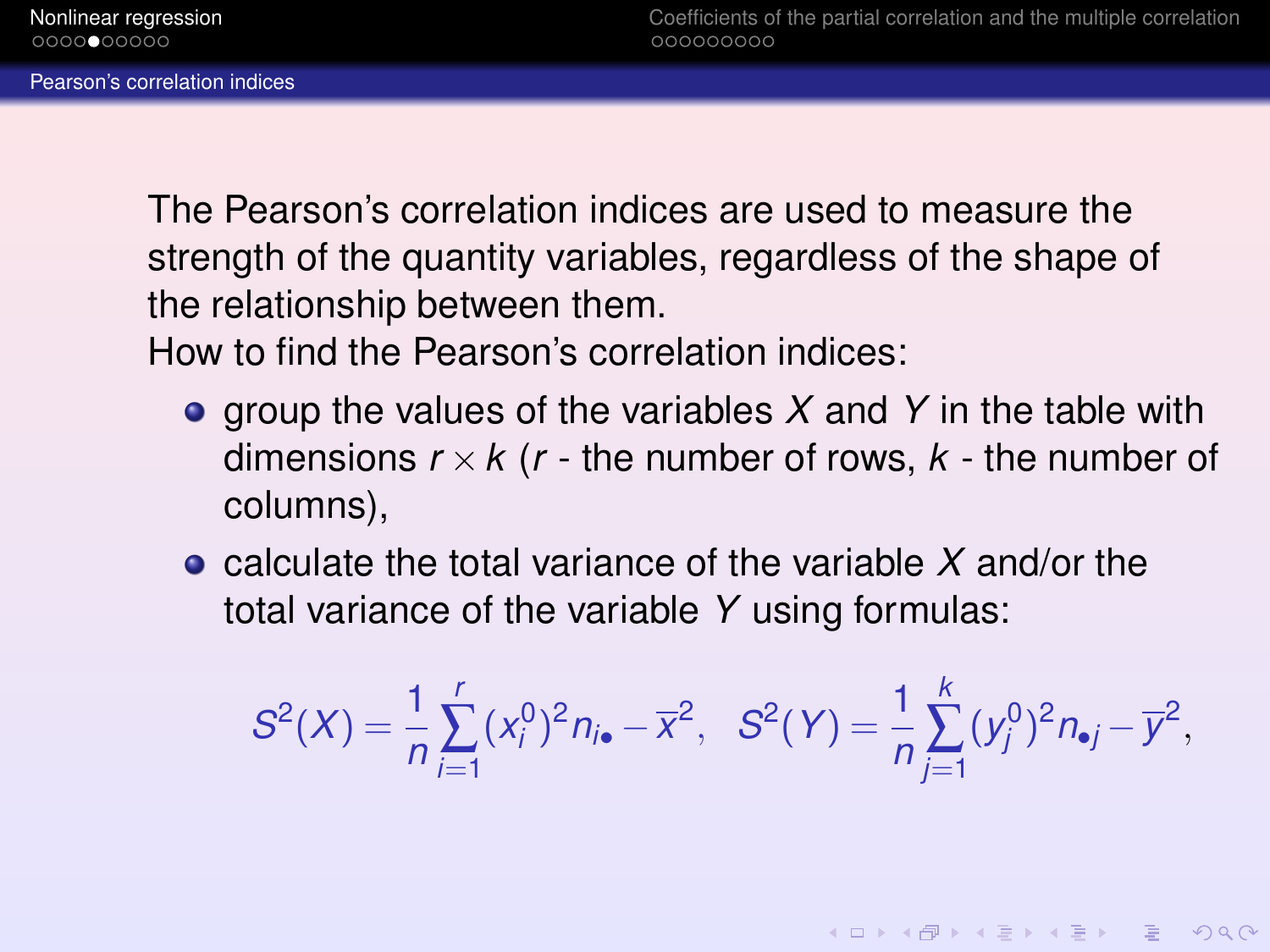calculate the intergroup variance for the variable *X* and/or for the variable *Y* by formulas:

$$
S_m^2(X)=\frac{1}{n}\sum_{j=1}^k(\overline{x_j}-\overline{x})^2n_{\bullet j},\quad S_m^2(Y)=\frac{1}{n}\sum_{i=1}^r(\overline{y_i}-\overline{y})^2n_{j\bullet},
$$

where  $\overline{x}, \overline{y}$  are the arithmetic means calculated by formulas:

$$
\overline{x} = \frac{1}{n} \sum_{i=1}^r x_i^0 n_{i\bullet}, \quad \overline{y} = \frac{1}{n} \sum_{j=1}^k y_j^0 n_{\bullet j},
$$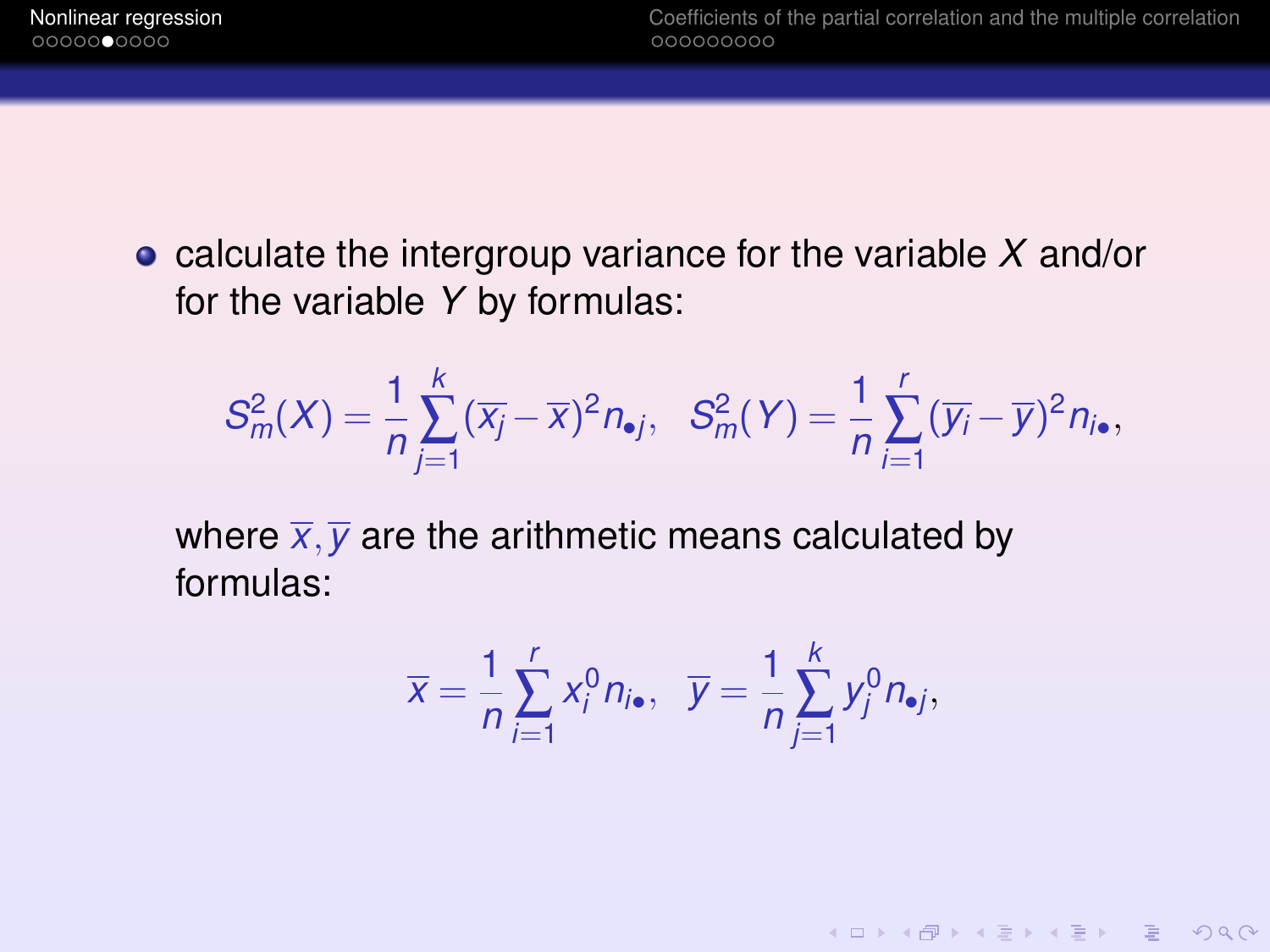and *x<sup>j</sup>* is the *j*-th arithmetic mean for the variable *X* provided  $Y = y_j$ :  $\overline{x}_j = \frac{1}{n}$ *r* ∑ *i*=1  $x_i^0 n_{ij}$  for  $j = 1, 2, ..., k$ ,

and  $\overline{y}_i$  is the *i*-th arithmetic mean for the variable Y provided  $X = x_i$ :

*n*•*j*

$$
\overline{y}_i = \frac{1}{n_{i\bullet}} \sum_{j=1}^k y_j^0 n_{ij} \text{ for } i = 1, 2, \ldots, r.
$$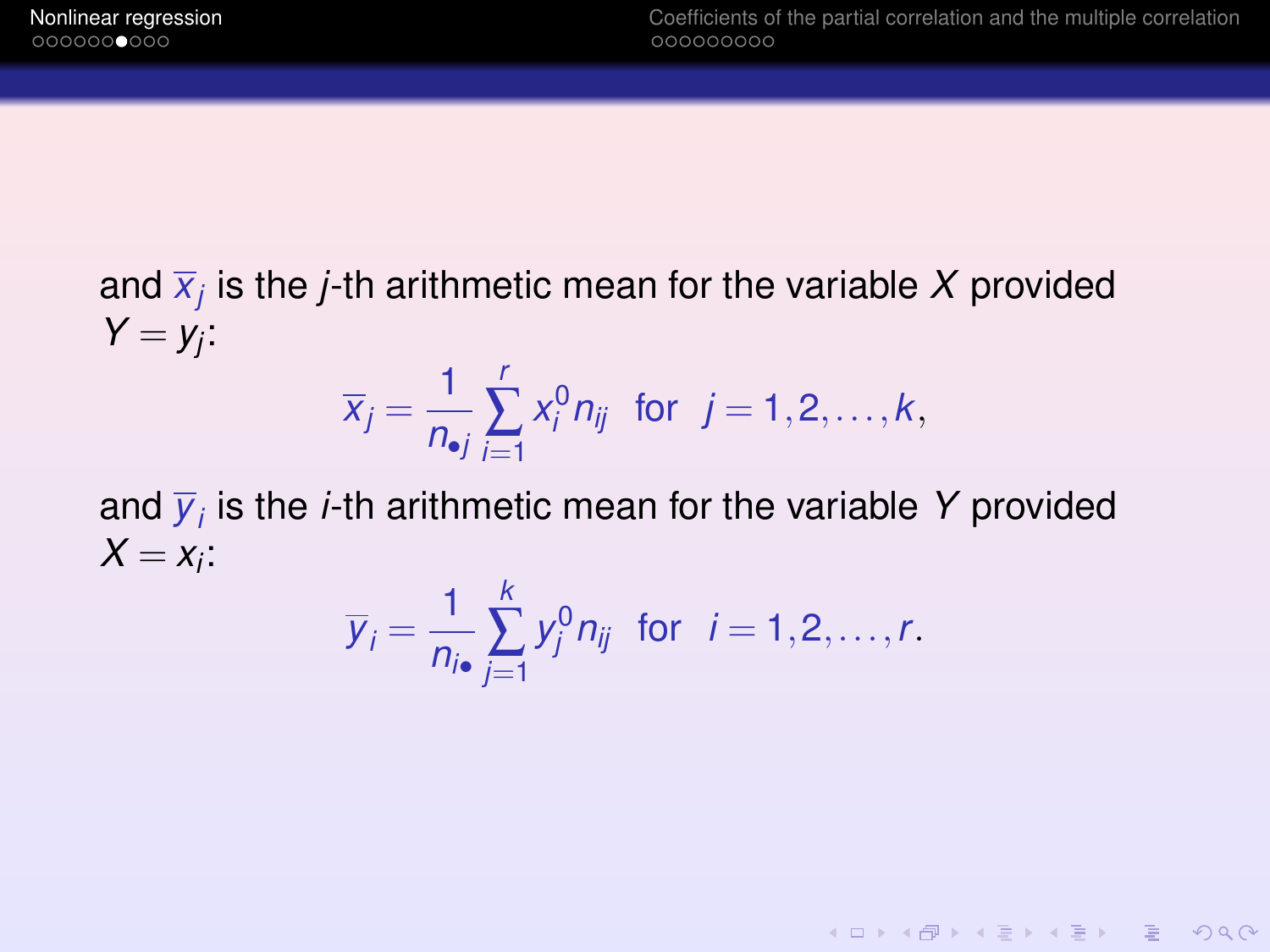The Pearson's correlation indices are given by formulas:

 $\bullet$  for the variable *X* with respect to the variable *Y*:

$$
r_{P(X,Y)}=\sqrt{\frac{S_m^2(X)}{S^2(X)}},
$$

 $\bullet$  for the variable Y with respect to the variable X:

$$
r_{P(Y,X)}=\sqrt{\frac{S_m^2(Y)}{S^2(Y)}}.
$$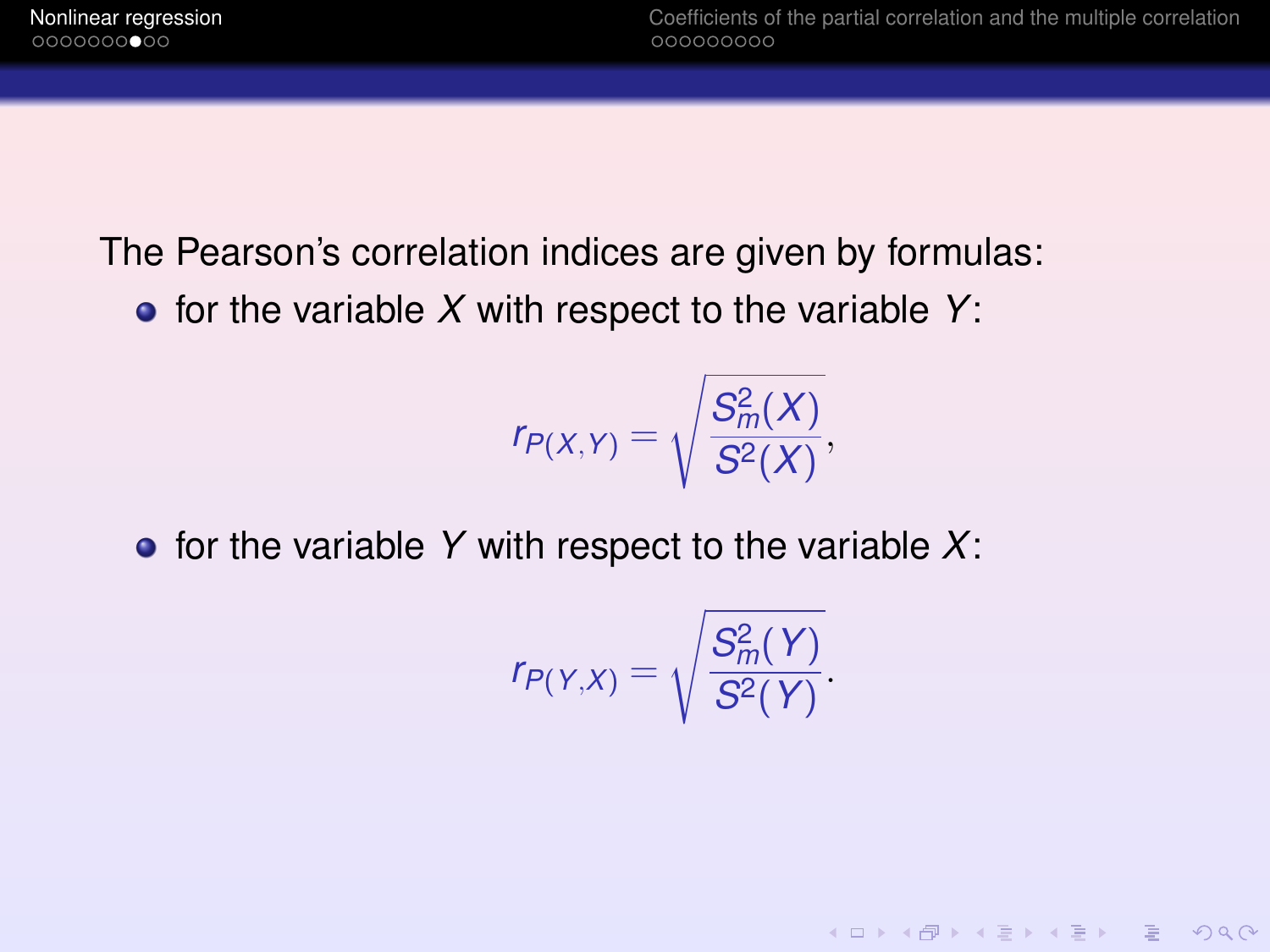**KORKAR KERKER E VOOR** 

The Pearson's correlation indices *rP*(*X*,*Y*) and *rP*(*Y*,*X*) belong to the interval [0,1] and say nothing about the direction of the correlation. They are equal to 0 if there is no correlation between variables; they are equal to 1, if there is a functional relationship between variables.

They are mostly asymmetric, e.g.  $r_{P(X,Y)} \neq r_{P(Y,X)}$ . Moreover we have the inequalities:

$$
r_{P(X,Y)}^2 > r^2
$$
 and  $r_{P(Y,X)}^2 > r^2$ ,

where *r* is the Pearson's linear correlation coefficient.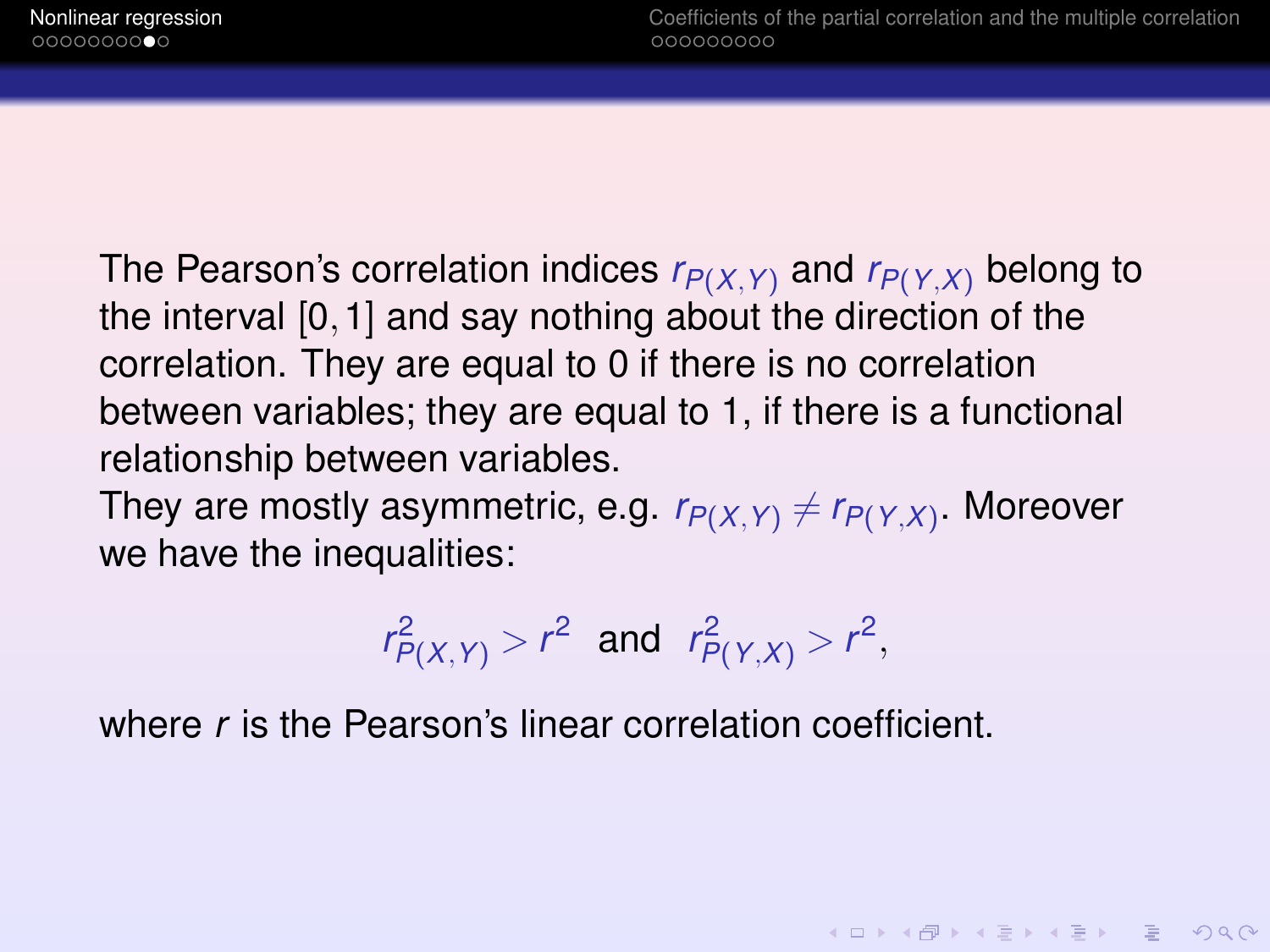**KOD KAD KED KED E VOOR** 

The measures of nonlinearity are used for checking the level of the nonlinearity of a relationship:

- the variable *X* with respect to the variable *Y*: *M*<sub>*K*(*X*,*Y*) =  $r_{P(X,Y)}^2 - r^2$ ,</sub>
- $\bullet$  the variable Y with respect to the variable X: *M*<sub>*K*(*Y*,*X*) =  $r_{P(Y,X)}^2 - r^2$ .</sub>

The measures of nonlinearity also belong to the interval [0,1]; if their values are less or equal to 0.2 we have a linear relationship, and if they are bigger than 0.2 we have a nonlinear relationship.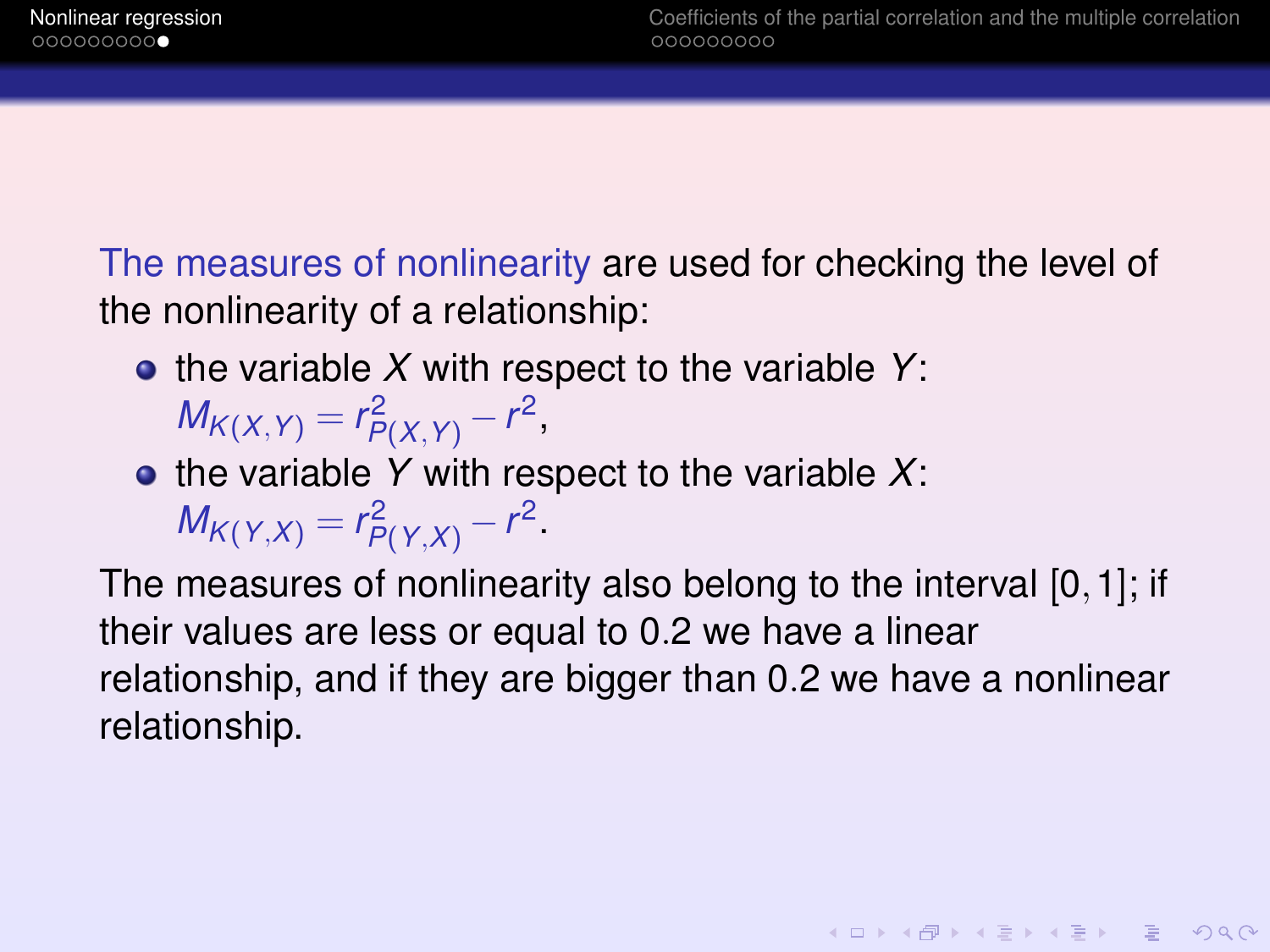<span id="page-13-0"></span>We use the coefficients of the partial correlation and the multiple correlation when we want to measure the strength of the relationship between many variables  $X_i$  ( $j = 1, 2, ..., m$ ). We have two typical situations:

- we want to estimate the strength of the correlation between any two variables  $X_{j_1}$  and  $X_{j_2}$  (1  $\leq$  *j*1  $\neq$  *j*2  $\leq$  *m*), without any influence of other variables (the partial correlation),
- we want to estimate the strength of the correlation between the concrete variable  $\mathcal{X}_{j_1}$  and the rest of variables (the multiple correlation).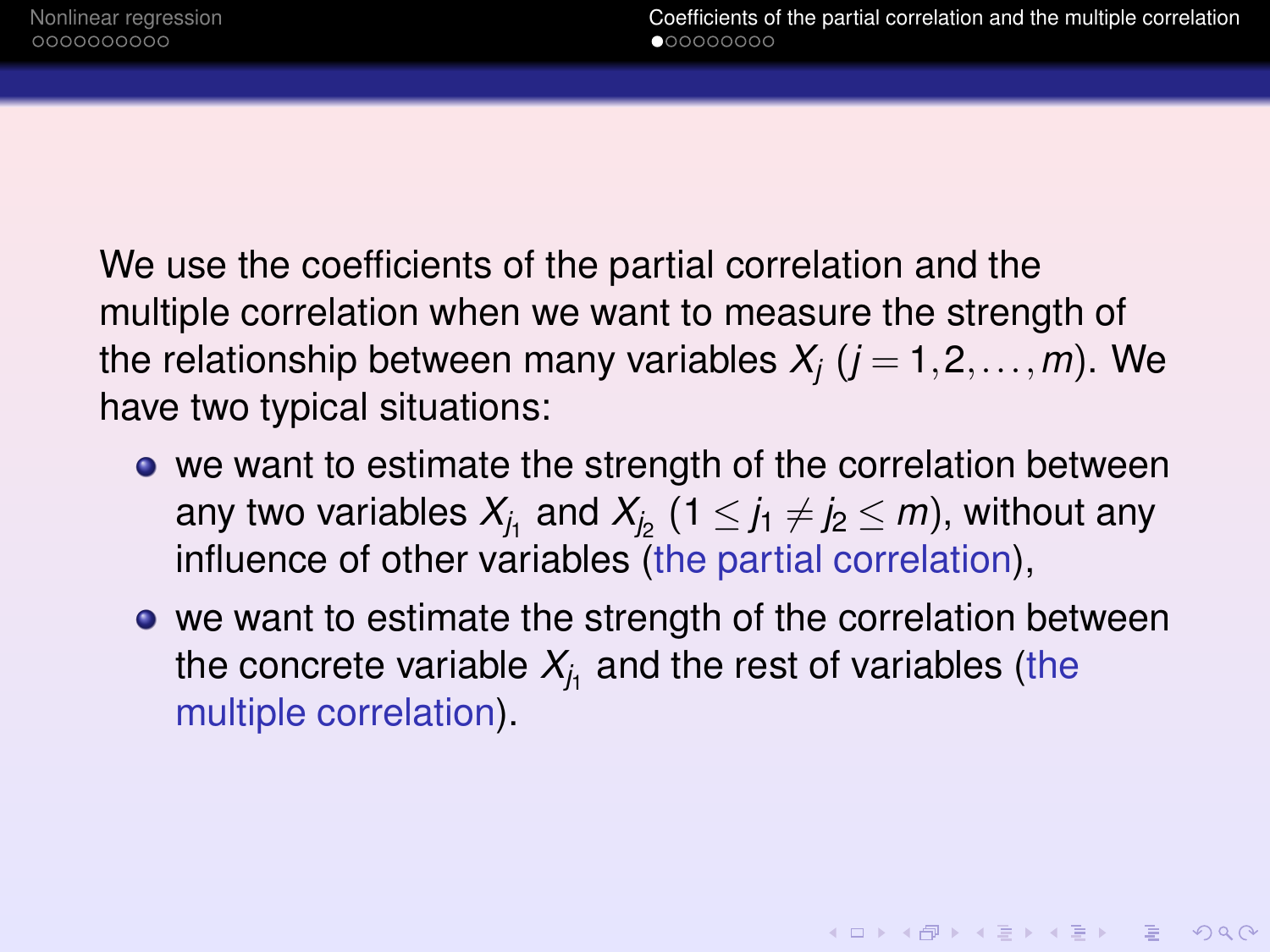<span id="page-14-0"></span>We calculate the coefficients of the partial correlation using the formula:

$$
r_{jl\bullet\Omega}=\frac{-\tilde{R}_{jl}}{\sqrt{\tilde{R}_{jj}\tilde{R}_{ll}}},
$$

where the two first letters *jl* at the index *jl* •Ω mean, that we calculate the coefficients of the partial correlation for the variables  $X_i$  and  $X_i$  without the influence of the variables with indices from the set

 $Ω = {1,2,...,j-1,j+1,...,l-1,l+1,...,m}, \ \tilde{R_{jl}}, \ \tilde{R_{jj}}, \ \tilde{R_{ll}}$  are cofactors of the correlation matrix  $R$  with dimensions  $m \times m$ . The correlation matrix *R* we create using the Pearson's linear correlation coefficients for each pair of variables (separately).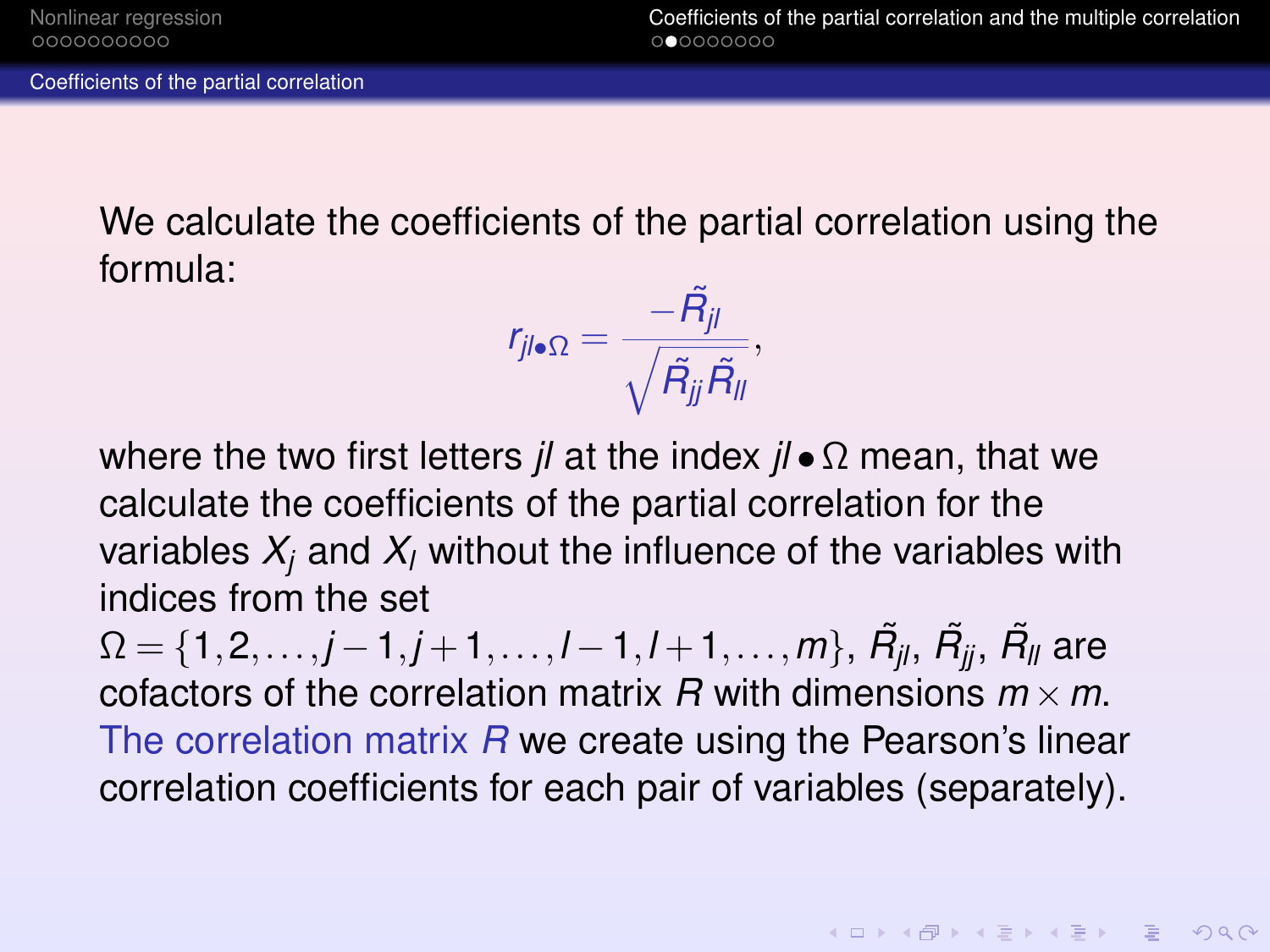<span id="page-15-0"></span>[Coefficients of the partial correlation](#page-15-0)

The correlation matrix *R* is symmetric, with  $r_{ij} = 1$  lying on its principal diagonal. So:

$$
R = \left[ \begin{array}{ccccc} 1 & r_{12} & r_{13} & \dots & r_{1m} \\ r_{21} & 1 & r_{23} & \dots & r_{2m} \\ \vdots & \vdots & \vdots & \vdots & \vdots \\ r_{m1} & r_{m2} & r_{m3} & \dots & 1 \end{array} \right]
$$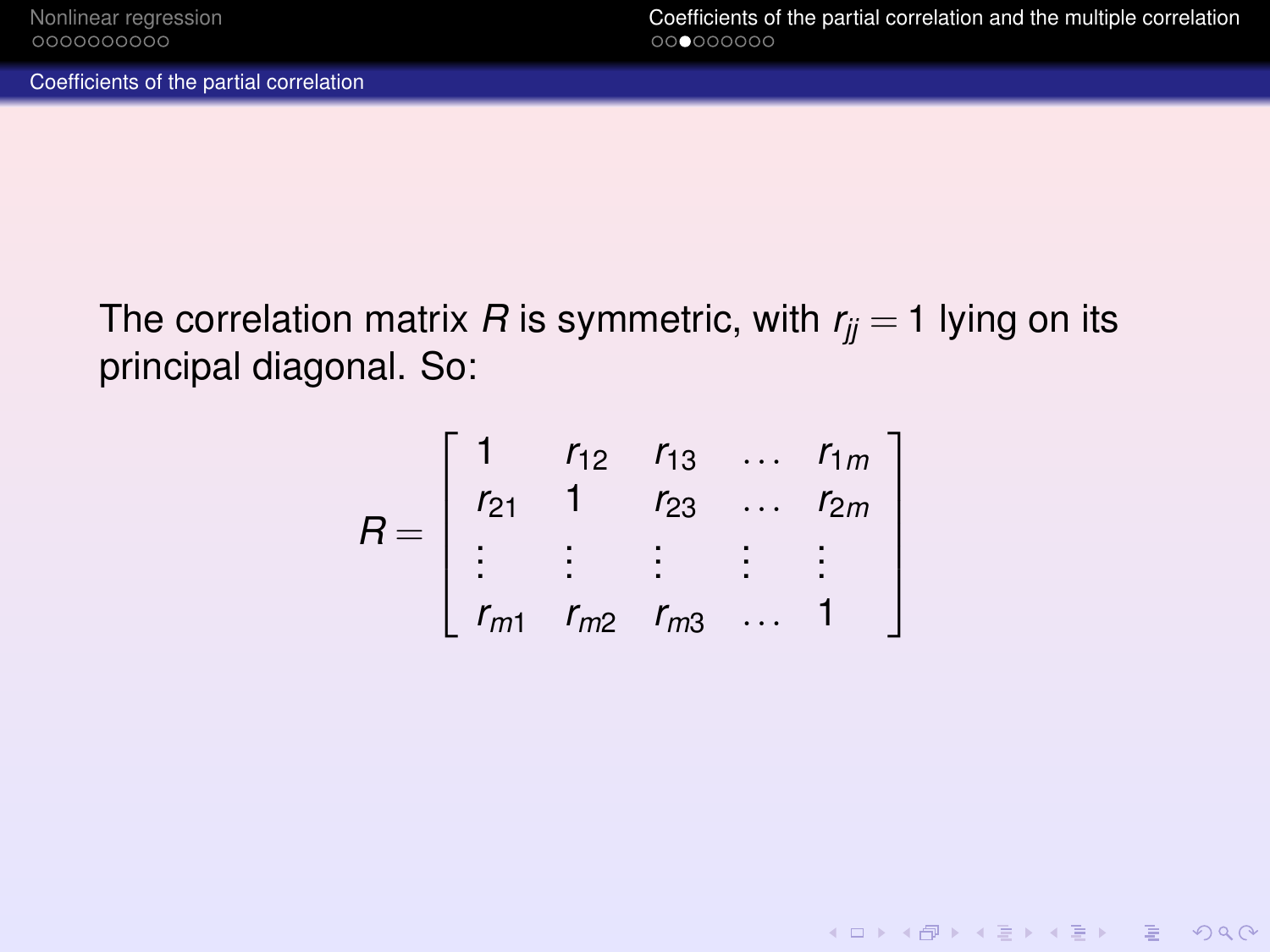**KOD CONTRACT A BOARD OF A GOV** 

<span id="page-16-0"></span>[Coefficients of the partial correlation](#page-16-0)

The minor  $det(R_{ij})$  of the correlation matrix *R* is the determinant of a square matrix obtained from *R* by removing the *j*-th row and the *l*-th column. The cofactor  $\tilde{R_{jl}}$  of the correlation matrix *R* we define as follows: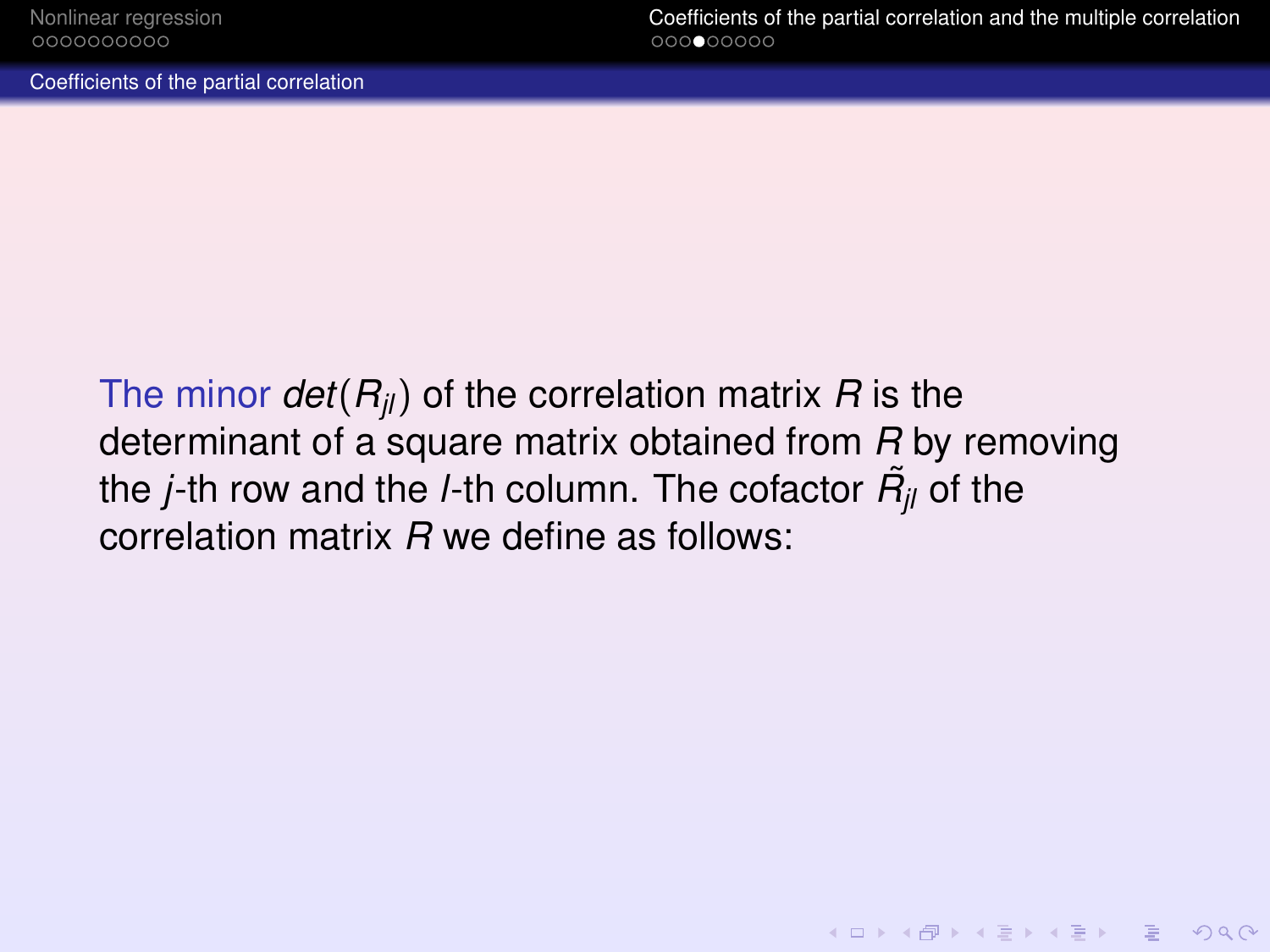<span id="page-17-0"></span>[Nonlinear regression](#page-2-0) **[Coefficients of the partial correlation and the multiple correlation](#page-13-0)**<br>  $0000000000$ 

K ロ K K 日 X K ミ X K E X H E X Y Q Q O

[Coefficients of the partial correlation](#page-17-0)

$$
\tilde{H}_{jl} = (-1)^{j+l} \det(R_{jl}) = \begin{bmatrix} 1 & \cdots & r_{1,l-1} & r_{1,l+1} & \cdots & r_{1m} \\ \vdots & \vdots & \vdots & \vdots & \vdots & \vdots \\ r_{j-1,1} & \cdots & r_{j-1,l-1} & r_{j-1,l+1} & \cdots & r_{j-1,m} \\ r_{j+1,1} & \cdots & r_{j+1,l-1} & r_{j+1,l+1} & \cdots & r_{j+1,m} \\ \vdots & \vdots & \vdots & \vdots & \vdots & \vdots \\ r_{m1} & \cdots & r_{m,l-1} & r_{m,l+1} & \cdots & 1 \end{bmatrix}
$$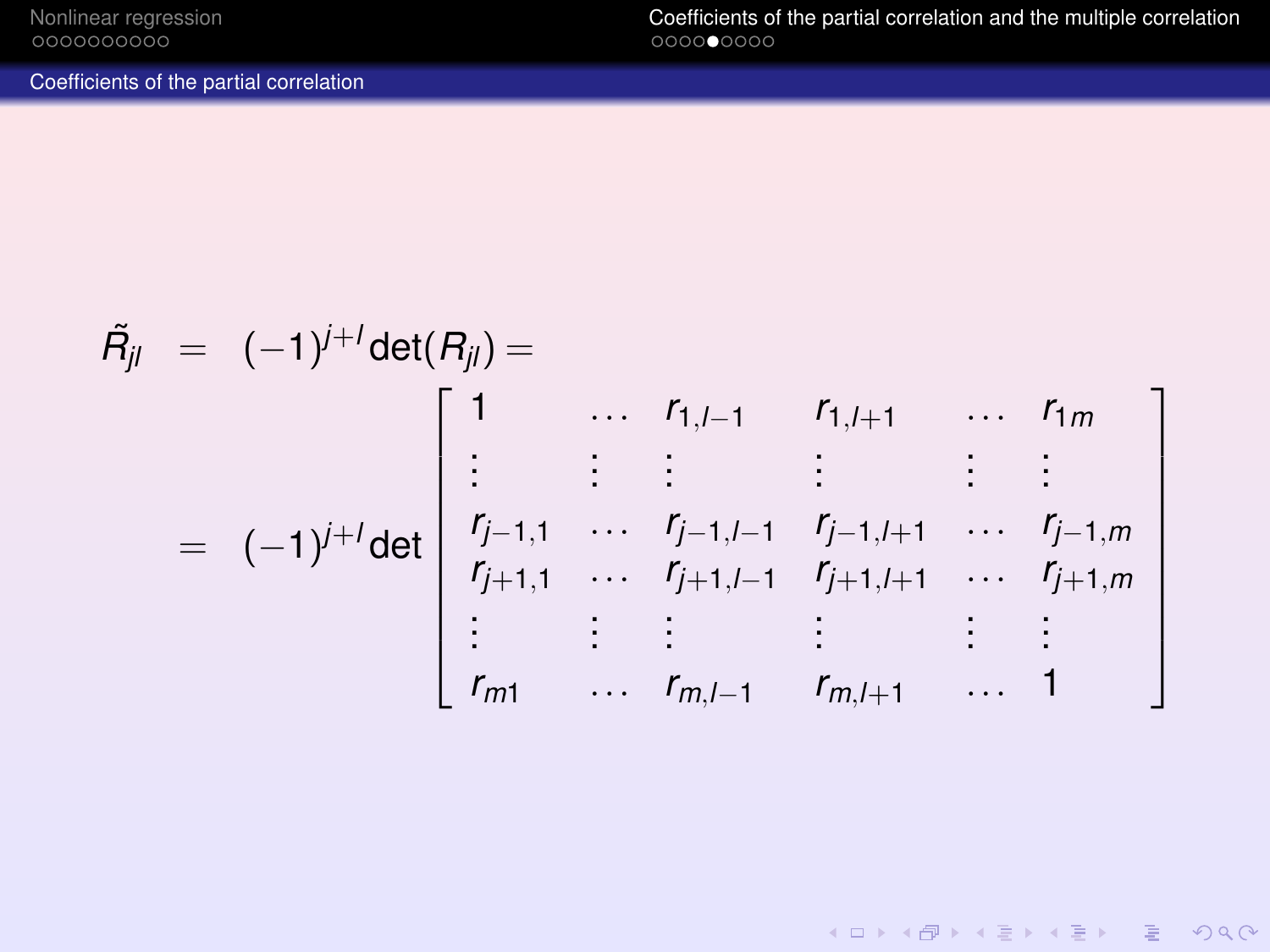<span id="page-18-0"></span>[Coefficients of the partial correlation](#page-18-0)

The cofactor  $\tilde{R_{jj}}$  is defined by the minor  $det(R_{jj})$  obtained from the correlation matrix *R* by removing the *j*-th row and *j*-th column, and the cofactor  $\tilde{H_{ll}}$  – by removing the *l*-th row and the *l*-th column.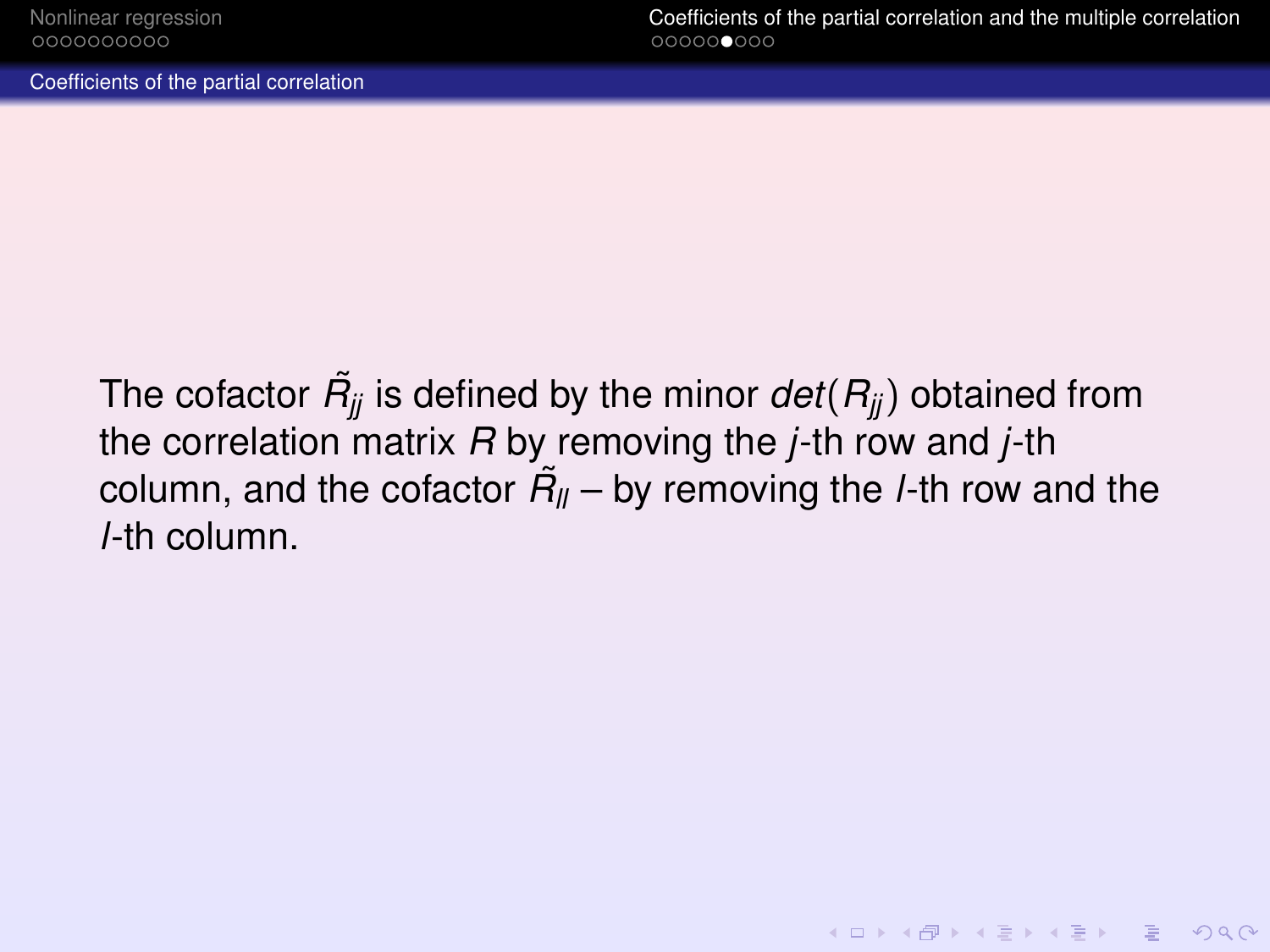<span id="page-19-0"></span>[Coefficients of the partial correlation](#page-19-0)

The coefficients of the partial correlation *rjl*•<sup>Ω</sup> belong to the interval  $[-1,1]$ , and their values can be greater or smaller than the value of the total correlation coefficient. Moreover, they can have different signs. The interpretation of the coefficients of the partial correlation is the same as for the Pearson's linear correlation coefficient (provided we exclude the influence of the other variables).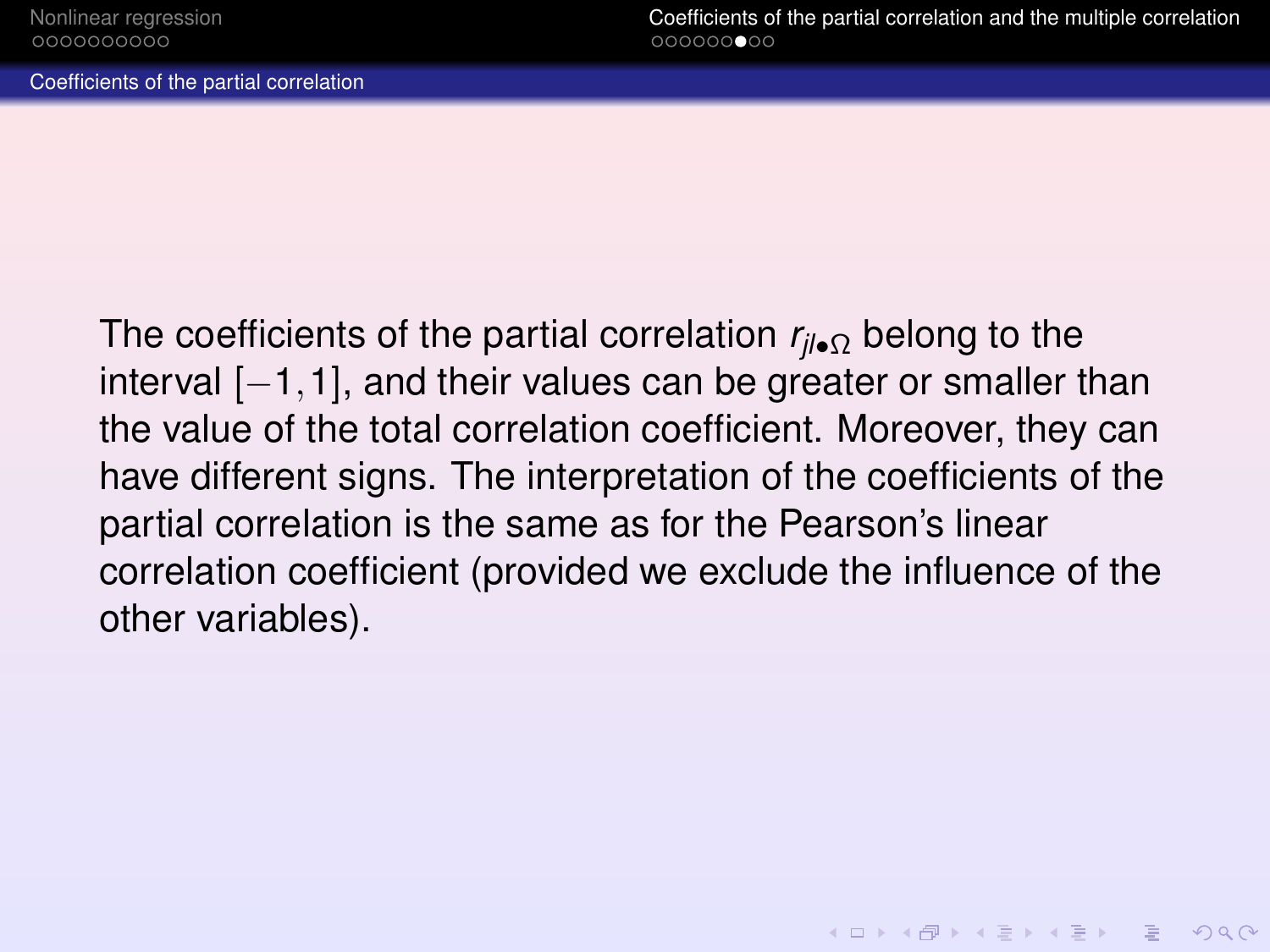<span id="page-20-0"></span>[Coefficient of the multiple correlation](#page-20-0)

The coefficient of the multiple correlation is defined by:

$$
R_{j\bullet\Omega}=\sqrt{1-\frac{\det(R)}{\det(R_{jj})}},
$$

where *j* at the index *j* •Ω means, that we calculate the coefficient of the multiple correlation between the variable *X<sup>j</sup>* and the set of variables indexed by the elements of the set  $\Omega = \{1, 2, \ldots, j-1, j+1, \ldots, m\}$ , and  $R_{ij}$  is the cofactor of the correlation matrix *R*.